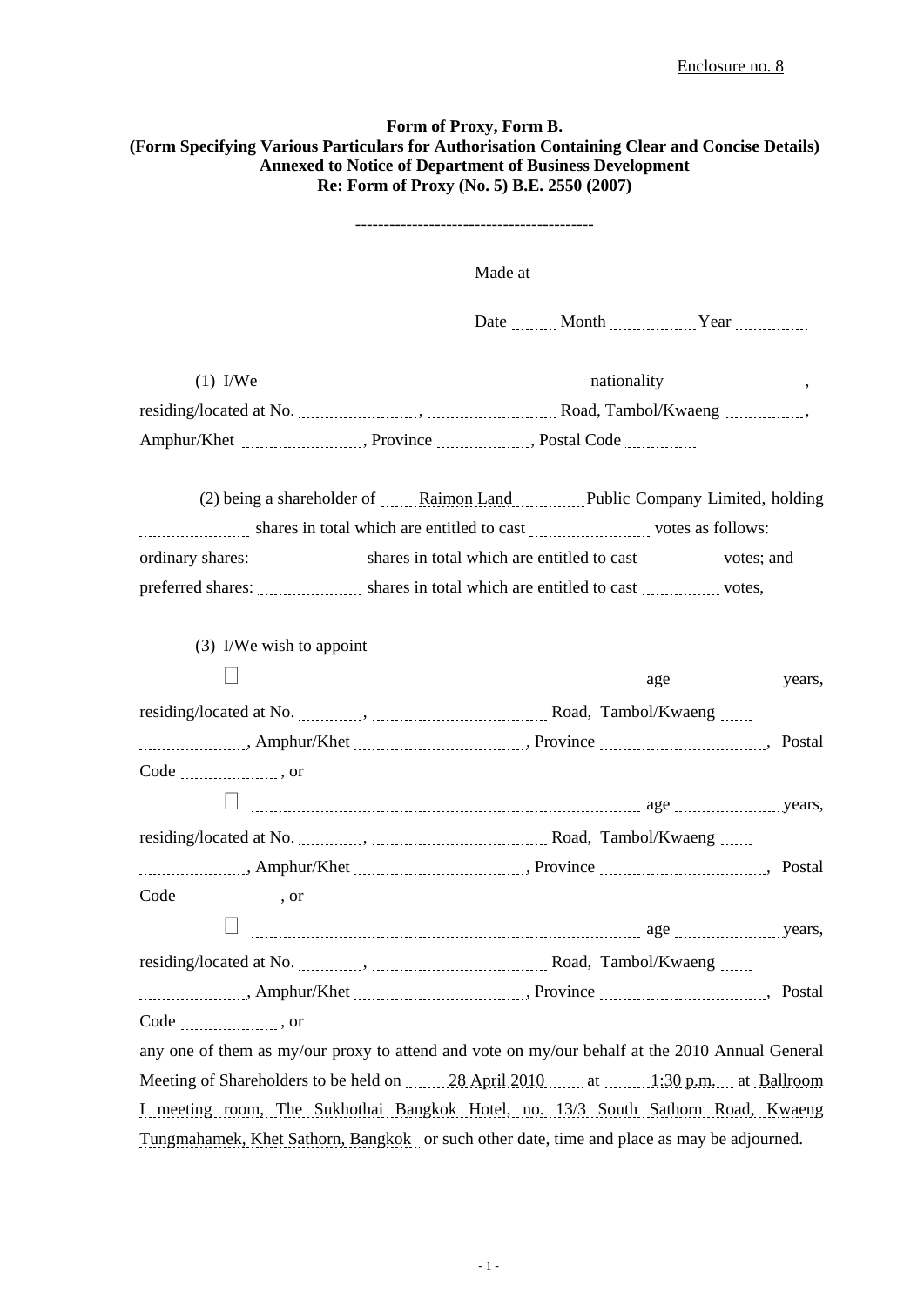(4) I/We authorise my/our proxy to cast the votes on my/our behalf at the above meeting in the following manners:

| $(1) \Box$ | Agenda no. 1 re: To certify the minutes of the 2009 Annual General                                                                                                                                                             |
|------------|--------------------------------------------------------------------------------------------------------------------------------------------------------------------------------------------------------------------------------|
|            | Meeting of Shareholders [11] Meeting of Shareholders and the continuum contract of the state of the state of the state of the state of the state of the state of the state of the state of the state of the state of the state |
|            | (a) The proxy is entitled to cast the votes on my/our behalf at its own                                                                                                                                                        |
|            | discretion.                                                                                                                                                                                                                    |
|            | (b) The proxy must cast the votes in accordance with the following                                                                                                                                                             |
|            | instructions:                                                                                                                                                                                                                  |
|            | Approve $\Box$ Disapprove<br>$\Box$ Abstain                                                                                                                                                                                    |
|            | Agenda no. 2  re: To acknowledge the report on the Company's operating                                                                                                                                                         |
|            | results in respect of the fiscal year ended as at 31 December 2009 and to                                                                                                                                                      |
|            | consider and approve the Annual Report of the Board of Directors for the fiscal                                                                                                                                                |
|            | year ended as at 31 December 2009                                                                                                                                                                                              |
|            | $\Box$ (a) The proxy is entitled to cast the votes on my/our behalf at its own                                                                                                                                                 |
|            | discretion.                                                                                                                                                                                                                    |
|            | (b) The proxy must cast the votes in accordance with the following                                                                                                                                                             |
|            | instructions:                                                                                                                                                                                                                  |
|            | $\Box$ Approve $\Box$ Disapprove<br>Abstain                                                                                                                                                                                    |
|            | Agenda no. 3 re: To consider and approve the audited balance sheet and                                                                                                                                                         |
|            | profit and loss statements for the fiscal year ended as at 31 December 2009                                                                                                                                                    |
|            | (a) The proxy is entitled to cast the votes on my/our behalf at its own                                                                                                                                                        |
|            | discretion.                                                                                                                                                                                                                    |
|            | (b) The proxy must cast the votes in accordance with the following                                                                                                                                                             |
|            | instructions:                                                                                                                                                                                                                  |
|            | $\Box$ Disapprove<br>Abstain<br>Approve                                                                                                                                                                                        |
|            | Agenda no. 4 re: To consider and approve the non-appropriation of profit                                                                                                                                                       |
|            | as legal reserve and the non-payment of dividend in respect of the operating                                                                                                                                                   |
|            | results for the fiscal year ended as at 31 December 2009                                                                                                                                                                       |
|            | (a) The proxy is entitled to cast the votes on my/our behalf at its own                                                                                                                                                        |
|            | discretion.                                                                                                                                                                                                                    |
|            | (b) The proxy must cast the votes in accordance with the following                                                                                                                                                             |
|            | instructions:                                                                                                                                                                                                                  |
|            | Abstain<br>Approve<br>Disapprove                                                                                                                                                                                               |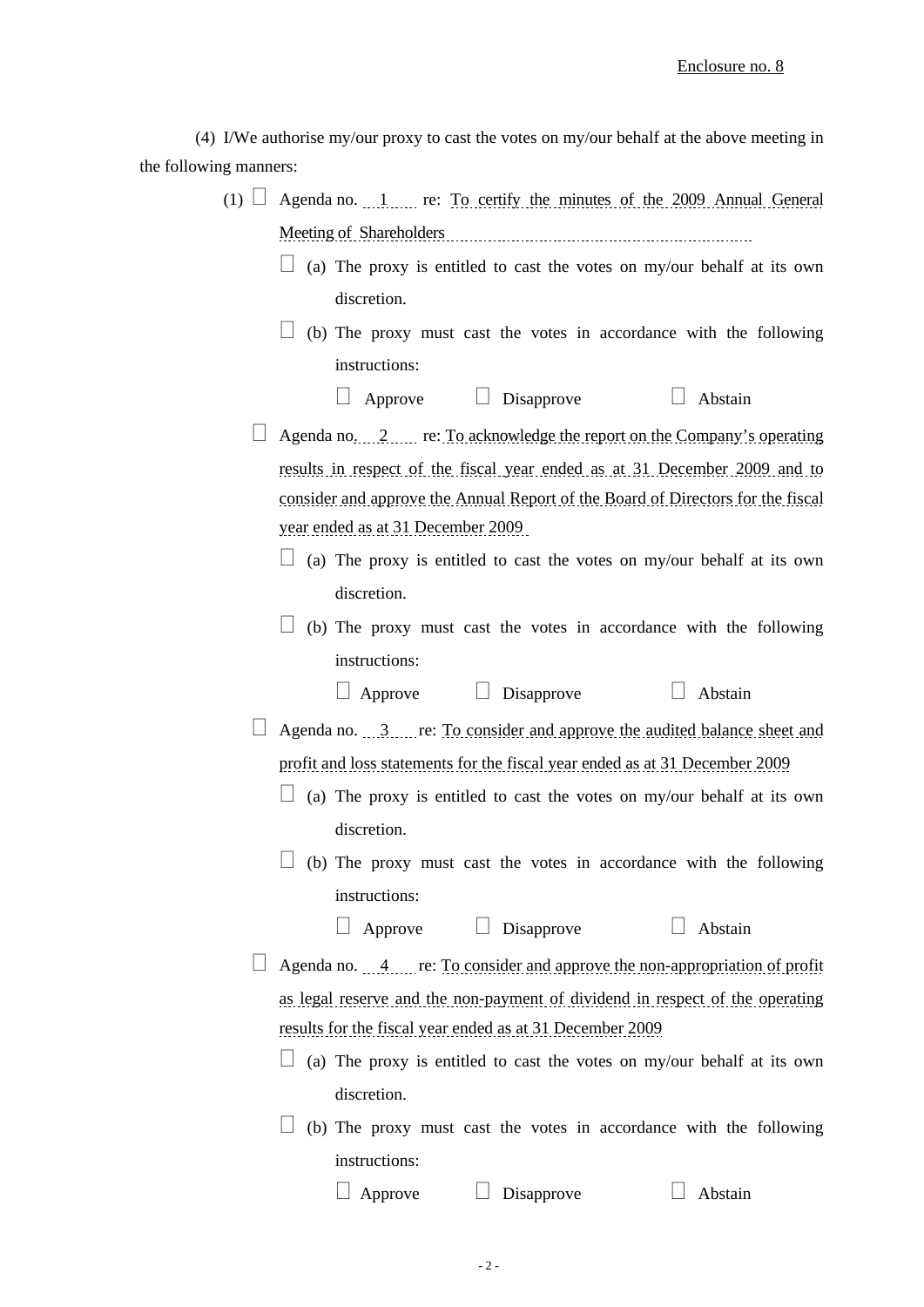| (2) $\Box$ Agenda no. 5. To consider and approve the appointment of directors   |  |  |  |  |
|---------------------------------------------------------------------------------|--|--|--|--|
| replacing those who retire by rotation and the directors' remuneration for 2010 |  |  |  |  |

- $\Box$  (a) The proxy is entitled to cast the votes on my/our behalf at its own discretion.
- $\Box$  (b) The proxy must cast the votes in accordance with the following instructions:

|                | 111511 UU 110115.                                                       |                                  |                                                                                      |
|----------------|-------------------------------------------------------------------------|----------------------------------|--------------------------------------------------------------------------------------|
|                | Appointment of the entire board                                         |                                  |                                                                                      |
|                | $\Box$ Approve $\Box$ Disapprove                                        |                                  | $\Box$ Abstain                                                                       |
|                | Appointment of any director(s)                                          |                                  |                                                                                      |
|                |                                                                         |                                  | Name of Director Mr. Talal J M A Al Bahar                                            |
|                |                                                                         | $\Box$ Approve $\Box$ Disapprove | Abstain                                                                              |
|                |                                                                         |                                  | Name of Director Mr. Werner Johannes Burger                                          |
|                | $\Box$ Approve $\Box$ Disapprove                                        |                                  | $\Box$ Abstain                                                                       |
|                |                                                                         |                                  |                                                                                      |
|                |                                                                         | $\Box$ Approve $\Box$ Disapprove | $\Box$ Abstain                                                                       |
|                | Directors' remuneration                                                 |                                  |                                                                                      |
|                |                                                                         | $\Box$ Approve $\Box$ Disapprove | Abstain                                                                              |
|                |                                                                         |                                  | Agenda no. 6. Following the consider and approve the appointment of the              |
|                | Company's auditors and their remuneration for 2010                      |                                  |                                                                                      |
|                |                                                                         |                                  | (a) The proxy is entitled to cast the votes on my/our behalf at its own              |
|                | discretion.                                                             |                                  |                                                                                      |
|                |                                                                         |                                  | (b) The proxy must cast the votes in accordance with the following                   |
|                | instructions:                                                           |                                  |                                                                                      |
|                | $\Box$ Approve $\Box$ Disapprove                                        |                                  | Abstain                                                                              |
|                |                                                                         |                                  | Agenda no. 7. The results of the consider and approve the reduction of the Company's |
|                |                                                                         |                                  | registered capital and amendment to Clause 4 of the Memorandum of Association        |
| of the Company |                                                                         |                                  |                                                                                      |
|                | (a) The proxy is entitled to cast the votes on my/our behalf at its own |                                  |                                                                                      |
|                | discretion.                                                             |                                  |                                                                                      |
|                | (b) The proxy must cast the votes in accordance with the following      |                                  |                                                                                      |
|                | instructions:                                                           |                                  |                                                                                      |
|                | Approve                                                                 | Disapprove                       | Abstain                                                                              |
|                |                                                                         |                                  |                                                                                      |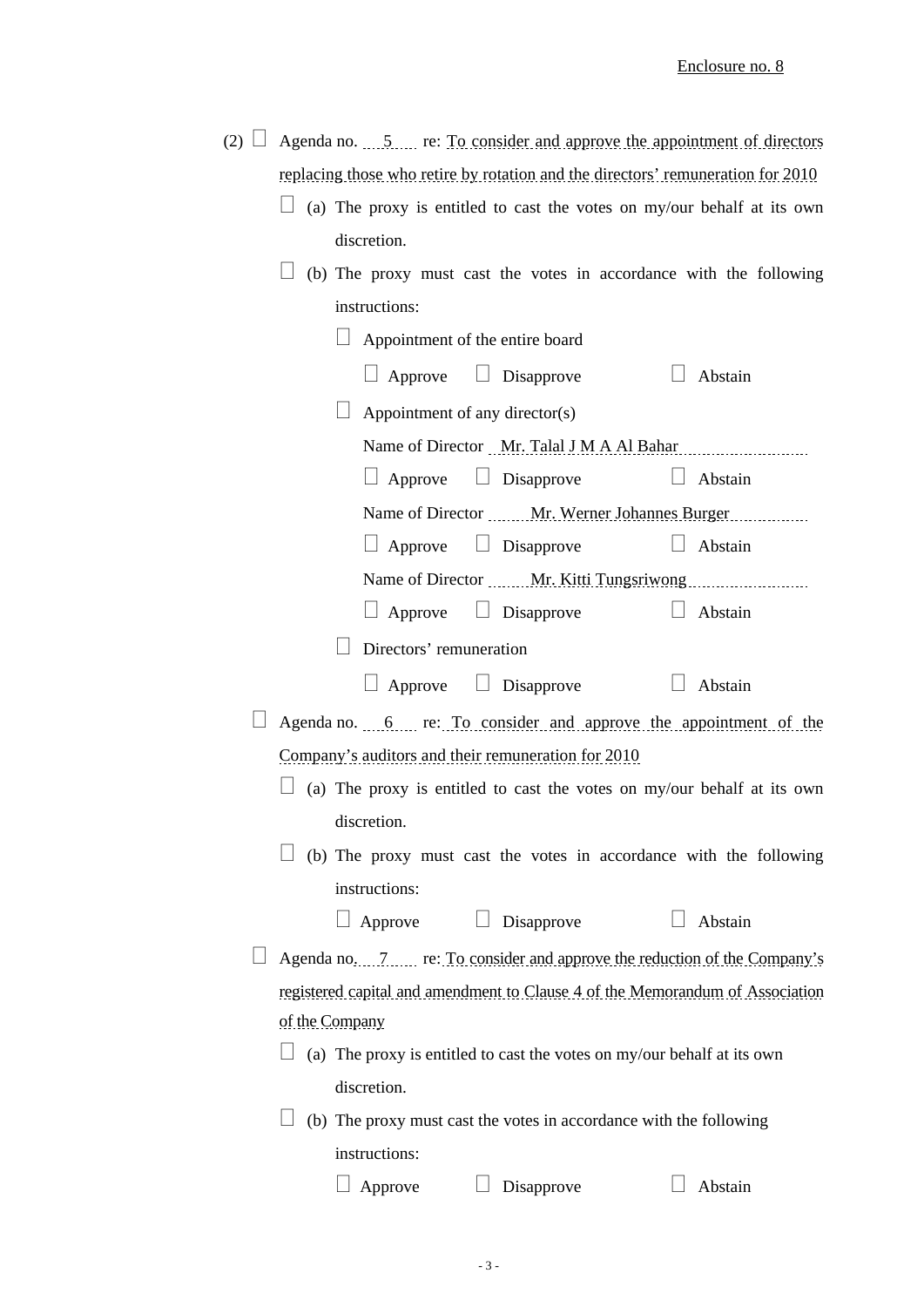(5) If the votes which the proxy casts on any agenda conflict with my/our specified instruction in this proxy form, those votes are invalid and will be regarded as having not been cast by me/us in my/our capacity as a shareholder.

(6) If my/our instruction on voting is not expressly or clearly indicated on any agenda, the meeting considers or resolves on any matter other than those stated above, or there is any change or addition to the relevant facts, then the proxy will be entitled to cast the votes on my/our behalf at his/her own discretion.

Any acts or performance caused by the proxy at the above meeting, except voting in contravention of my/our instruction, shall be deemed as my/our acts and performance in all respects.

> Signed Grantor ( )

> Signed Grantee Grantee  $\left(\begin{array}{ccc} \begin{array}{ccc} \end{array} & \begin{array}{ccc} \end{array} & \begin{array}{ccc} \end{array} & \begin{array}{ccc} \end{array} & \begin{array}{ccc} \end{array} & \begin{array}{ccc} \end{array} & \begin{array}{ccc} \end{array} & \begin{array}{ccc} \end{array} & \begin{array}{ccc} \end{array} & \begin{array}{ccc} \end{array} & \begin{array}{ccc} \end{array} & \begin{array}{ccc} \end{array} & \begin{array}{ccc} \end{array} & \begin{array}{ccc} \end{array} & \begin{array}{ccc} \end{array} & \begin{array}{ccc} \end{array} & \begin{$

## **Remarks**

- 1. A shareholder may grant a proxy to only one person. The number of shares held by a shareholder may not be divided into several portions and granted to more than one proxy in order to divide the votes.
- 2. As regards the agenda to appoint directors, the meeting may consider appointing the entire board or any director(s).
- 3. In case there are more agenda item to be discussed than those specified above, the grantor may make additional authorisation in the Attachment to Proxy Form B.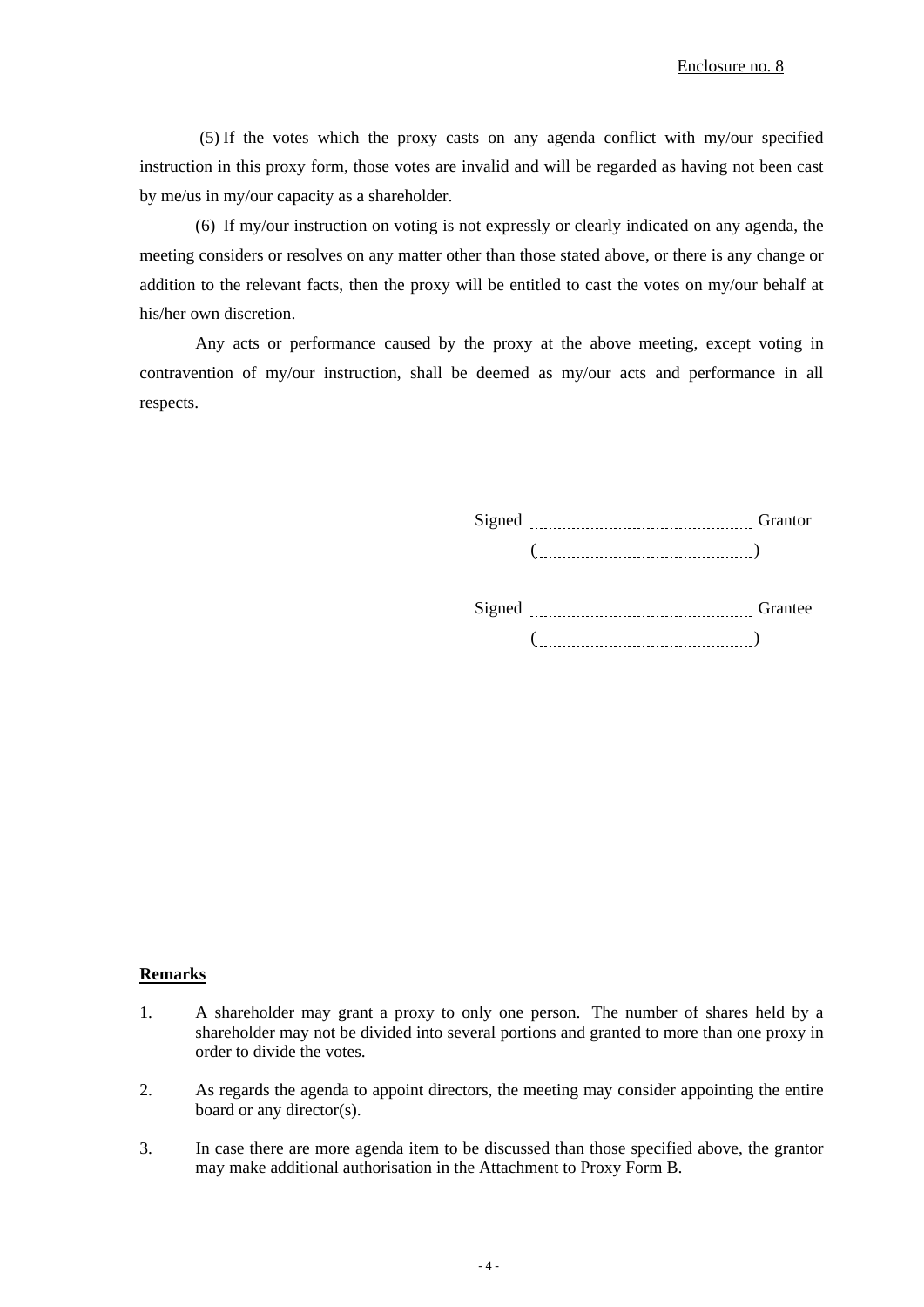## Enclosure no. 8

## **Attachment to Proxy Form B.**

A proxy is granted by a shareholder of **Raimon Land Public Company Limited.** For the 2010 Annual General Meeting of Shareholders to be held on 28 April 2010 at 1:30 p.m. at Ballroom I meeting room, The Sukhothai Bangkok Hotel, no. 13/3 South Sathorn Road, Kwaeng Tungmahamek, Khet Sathorn, Bangkok, or such other date, time and place as may be adjourned.

|                                                                                            | ------------------------------------- |                   |
|--------------------------------------------------------------------------------------------|---------------------------------------|-------------------|
|                                                                                            |                                       |                   |
| (a) The proxy is entitled to cast the votes on my/our behalf at its own discretion.        |                                       |                   |
| (b) The proxy must cast the votes in accordance with the following instructions:           |                                       |                   |
| $\Box$ Approve                                                                             | $\Box$ Disapprove                     | Abstain           |
|                                                                                            |                                       |                   |
| (a) The proxy is entitled to cast the votes on my/our behalf at its own discretion.        |                                       |                   |
| (b) The proxy must cast the votes in accordance with the following instructions:           |                                       |                   |
| $\Box$ Approve                                                                             | $\Box$ Disapprove                     | Abstain<br>$\Box$ |
|                                                                                            |                                       |                   |
| (a) The proxy is entitled to cast the votes on my/our behalf at its own discretion.        |                                       |                   |
| (b) The proxy must cast the votes in accordance with the following instructions:           |                                       |                   |
| $\Box$ Approve                                                                             | $\Box$ Disapprove                     | Abstain           |
|                                                                                            |                                       |                   |
| (a) The proxy is entitled to cast the votes on my/our behalf at its own discretion.        |                                       |                   |
| (b) The proxy must cast the votes in accordance with the following instructions:           |                                       |                   |
| $\Box$ Approve                                                                             | $\Box$ Disapprove                     | Abstain<br>$\Box$ |
|                                                                                            |                                       |                   |
| $\Box$ (a) The proxy is entitled to cast the votes on my/our behalf at its own discretion. |                                       |                   |
| $\Box$ (b) The proxy must cast the votes in accordance with the following instructions:    |                                       |                   |
|                                                                                            |                                       |                   |
| Approve                                                                                    | Disapprove                            | Abstain           |
| Agenda no.  re: Appointment of directors (Continued)                                       |                                       |                   |
|                                                                                            |                                       |                   |